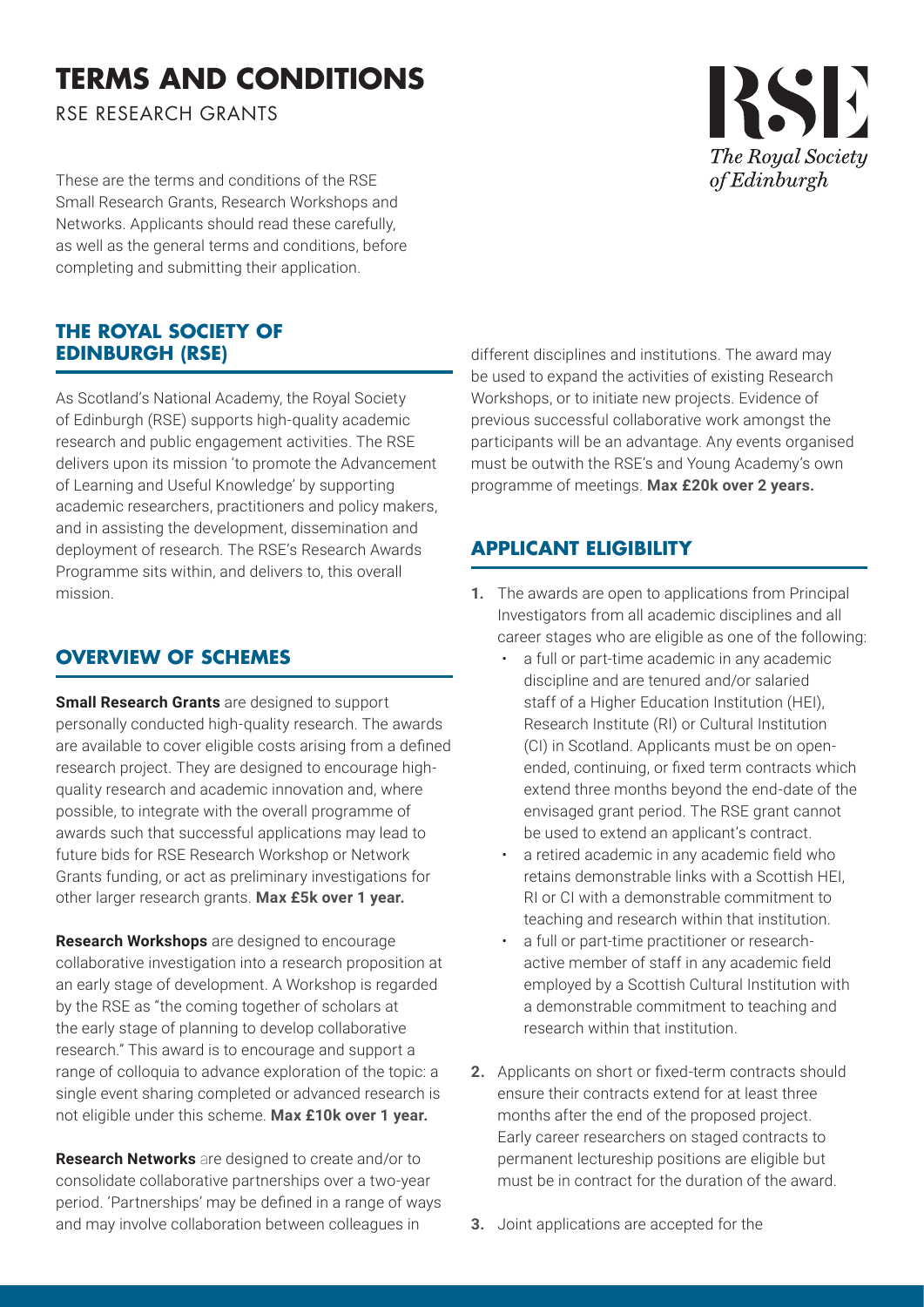Research Workshops and Networks where there is evidence of the partners having worked together successfully previously to bring together complementary skills and expertise.

- **4.** Collaborations may be between Scottish or overseas HEIs and/or practitioners, policy makers, Research Institutions and Cultural Institutions provided that: the lead applicant is based in Scotland; the key principles of the awards scheme are recognised; and the application is interdisciplinary.
- **5.** A new application will not be considered when a report on a previous RSE grant is overdue.

#### **PROJECT ELIGIBILITY**

- **6.** Applicants may submit only one proposal to each scheme (Small Research Grants, Research Workshops or Network Grants). If an applicant applies to more than one scheme, the applications must be for different projects. Applicants submitting to more than one scheme should ensure that they detail how they will manage their time on all projects if each is successful. Applicants should apply to the scheme best suited to the proposed project.
- **7.** The RSE Small Research Grants, Research Workshops and Network Grants can be held in any discipline or subject area.
- **8.** Small Research Grants and Research Workshops Grants are funded for up to 12 months. Research Networks Grants are funded for up to 24 months.

#### **FUNDING**

- **9.** The following costs are eligible for funding, but vary between each award, refer to Appendix A.
	- **Travel**: international and local; rate economy or equivalent booked well in advance; including Tourist Tax; Visa; Accommodation; and Subsistence
		- **Small Research Grants: Yes, to archives,** libraries, other repositories, conferences, colloquia and workshops and visits to, or from, scholars with significant academic

reputations in the applicant's discipline.

- **Research Workshop**: Yes, for organisers and speakers to attend the events organised.
- **Research Network**: Yes, to archives, libraries, performances, exhibitions, conferences etc. by the participants.
- **Event costs:** Post-event speaker dinner; venue/ room hire (expectation that host institute will contribute. Costs should be no more than equivalent-sized rooms at the RSE); catering; AV hire; professional photographic services; filming and editing; interpreters (e.g. BSL); event materials (fliers, posters, brochures, banners, delegate packs); publicity; receptions (excluding alcohol costs); up to 10% of event costs can be allocated to making the delivery of the event more accessible and inclusive. These funds are for delivery of the event, not for upgrading infrastructure;
- Administration assistance (hourly or daily basis);
- **Library fees, illustration permissions, copyright fees, photographic services**;
- **Translation services and transcription of interviews**;
- **Assistance with publication costs** (in the form of guarantee against loss or for illustrative material);
- **Costs associated with disseminating results arising from the project** - through publication or presentation at specialist conferences, Dissemination costs are **normally up to a maximum of 10% of the requested budget**;
- **Field work expenses**;
- **Computing specialist licenses**;
- **Essential consumables** (Including animal purchase and maintenance);
- **Animal and plant licence fees** (where project specific);
- **Online event** (including live captioning and BSL interpreters, software licence for award holder. AV [for workshops and networks only]). **Online participant fees, laptops and other video equipment will not be included.**
- **10.** The following costs are **not eligible** for funding:
	- Insurance costs such as travel
	- Medical expenses
	- Computer hardware
	- Bench fees
	- Laboratory costs
	- Departmental costs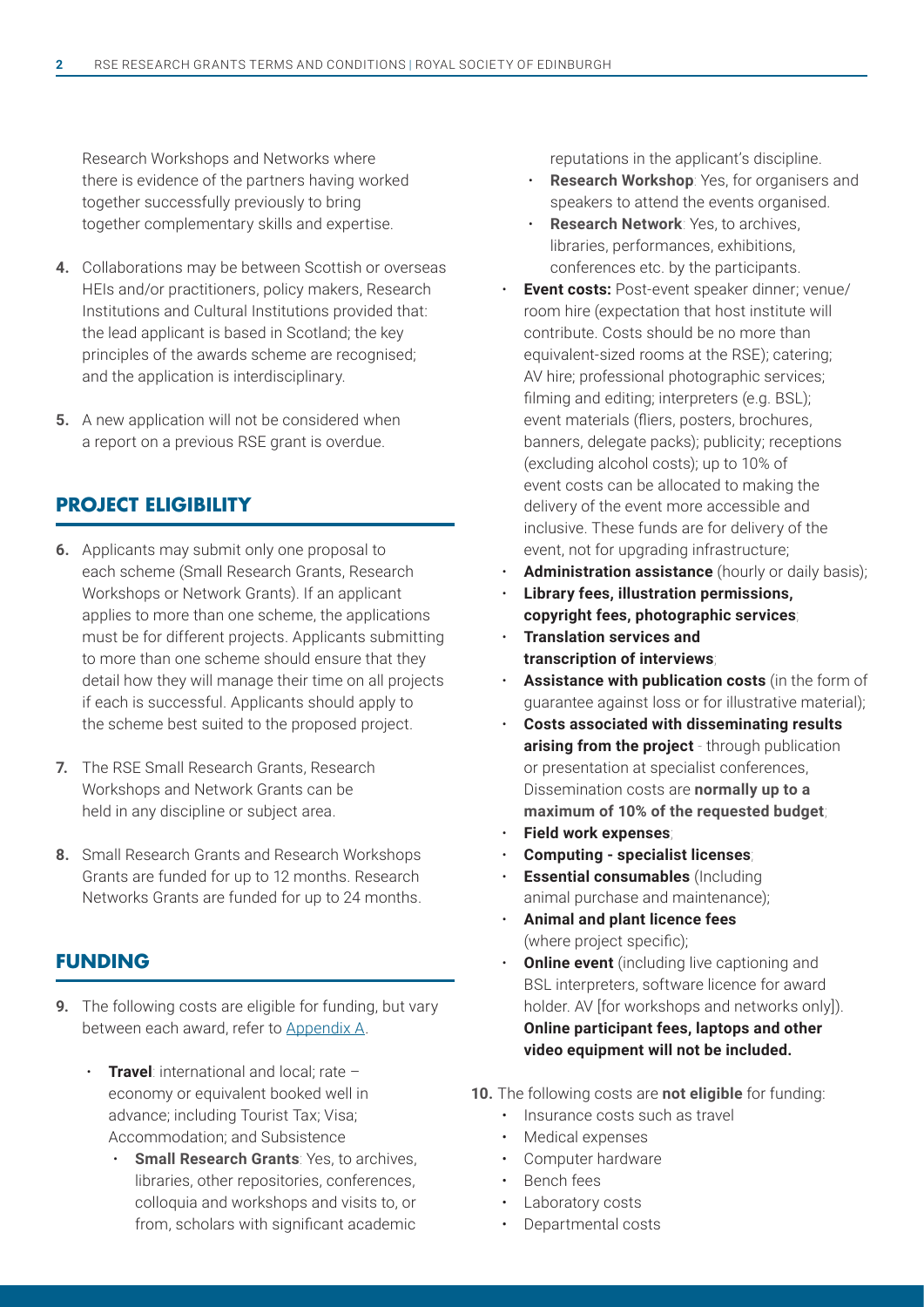- Excess baggage costs
- Expenses related to accompanying dependents
- Contributions towards salaries (except for business support for administration for the Research Network Grant only)
- Participation fees
- Alcohol costs
- Professional copy-editing
- Subventions for publishing
- Taxis to all Scottish airports
- Replacement staff time
- Equipment

#### **11.** Please also note:

- Where travel costs are concerned, advantage should be taken of any discount or concessionary fares available.
- Applicants are strongly encouraged to consider low carbon options such as online events and to justify fully any stated travel needs.
- Advantage should be taken of appropriate inexpensive accommodation available if relevant to the application.
- Full employment costs cannot be provided.
- Full economic costs are not provided.
- **12.** An RSE Small Research Grant, Research Workshop and Network Grant may be topped up by an awardee's institution.

### **CONTACT US**

13. Please direct enquiries to: Awards@theRSE.org.uk.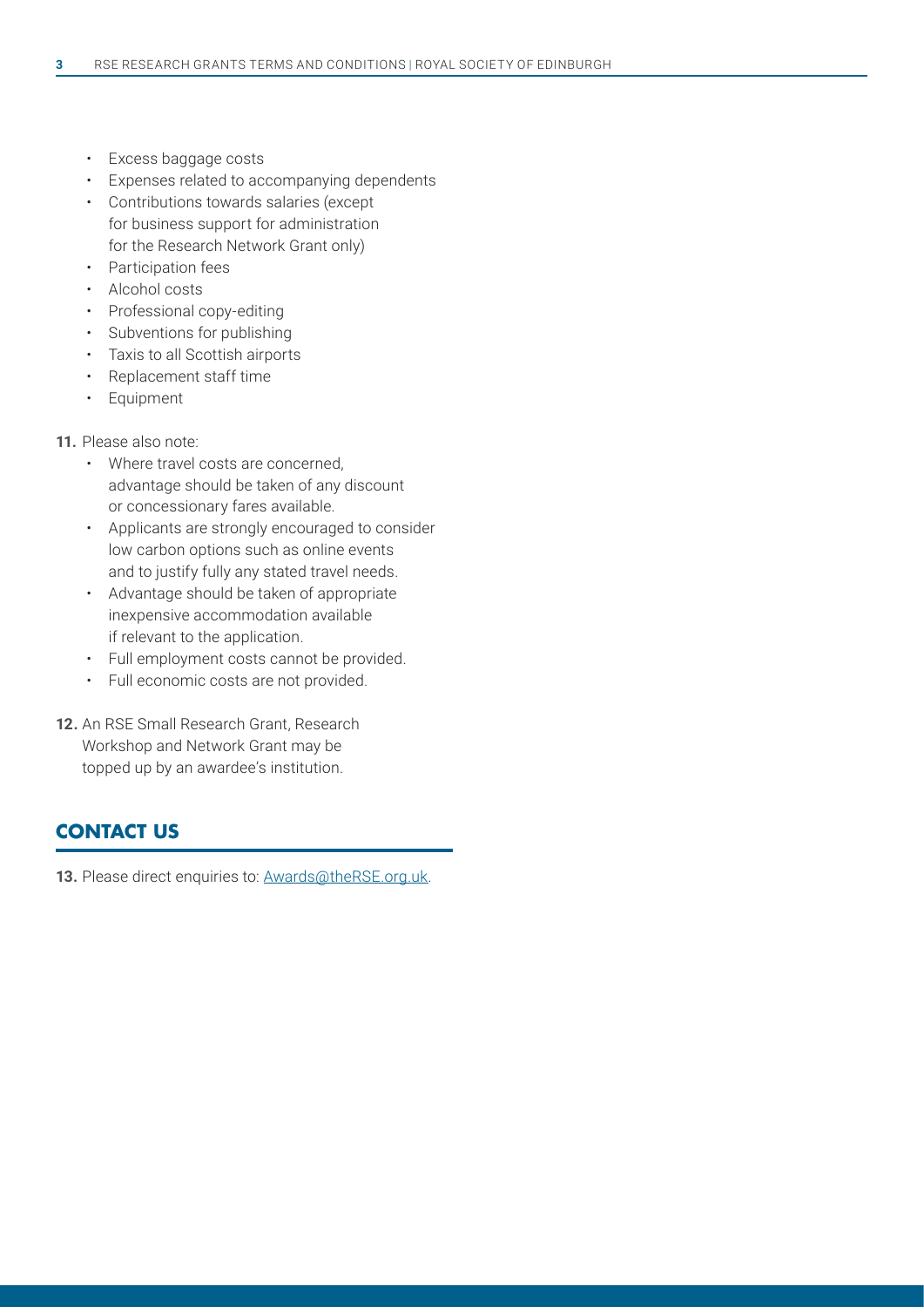## **APPENDIX A.**

| <b>Type of Cost</b>                                                                            | <b>Small Research Grants</b> | <b>Research Workshop Grants</b> | <b>Research Network Grants</b> |
|------------------------------------------------------------------------------------------------|------------------------------|---------------------------------|--------------------------------|
| <b>Travel</b>                                                                                  | Yes                          | Yes                             | Yes                            |
| <b>Event costs</b>                                                                             | <b>No</b>                    | Yes                             | Yes                            |
| <b>Administration</b><br>assistance                                                            | No                           | <b>No</b>                       | Yes                            |
| <b>Library fees, illustration</b><br>permissions, copyright<br>fees, photographic<br>services. | Yes                          | No                              | Yes                            |
| <b>Translation services</b><br>and transcription<br>of interviews                              | Yes                          | <b>No</b>                       | <b>No</b>                      |
| <b>Assistance with</b><br>publication costs                                                    | Yes                          | No                              | <b>No</b>                      |
| <b>Costs associated</b><br>with disseminating                                                  | Yes                          | Yes                             | Yes                            |
| <b>Field Work Expenses</b>                                                                     | Yes                          | Yes                             | Yes                            |
| <b>Computing - Specialist</b><br><b>Licenses</b>                                               | Yes                          | No                              | No                             |
| <b>Essential consumables</b>                                                                   | Yes                          | <b>No</b>                       | No                             |
| <b>Animal and plant</b><br>licence fees                                                        | Yes                          | <b>No</b>                       | <b>No</b>                      |
| <b>Online event</b>                                                                            | Yes (AV - No)                | Yes (AV - Yes)                  | Yes (AV - Yes)                 |